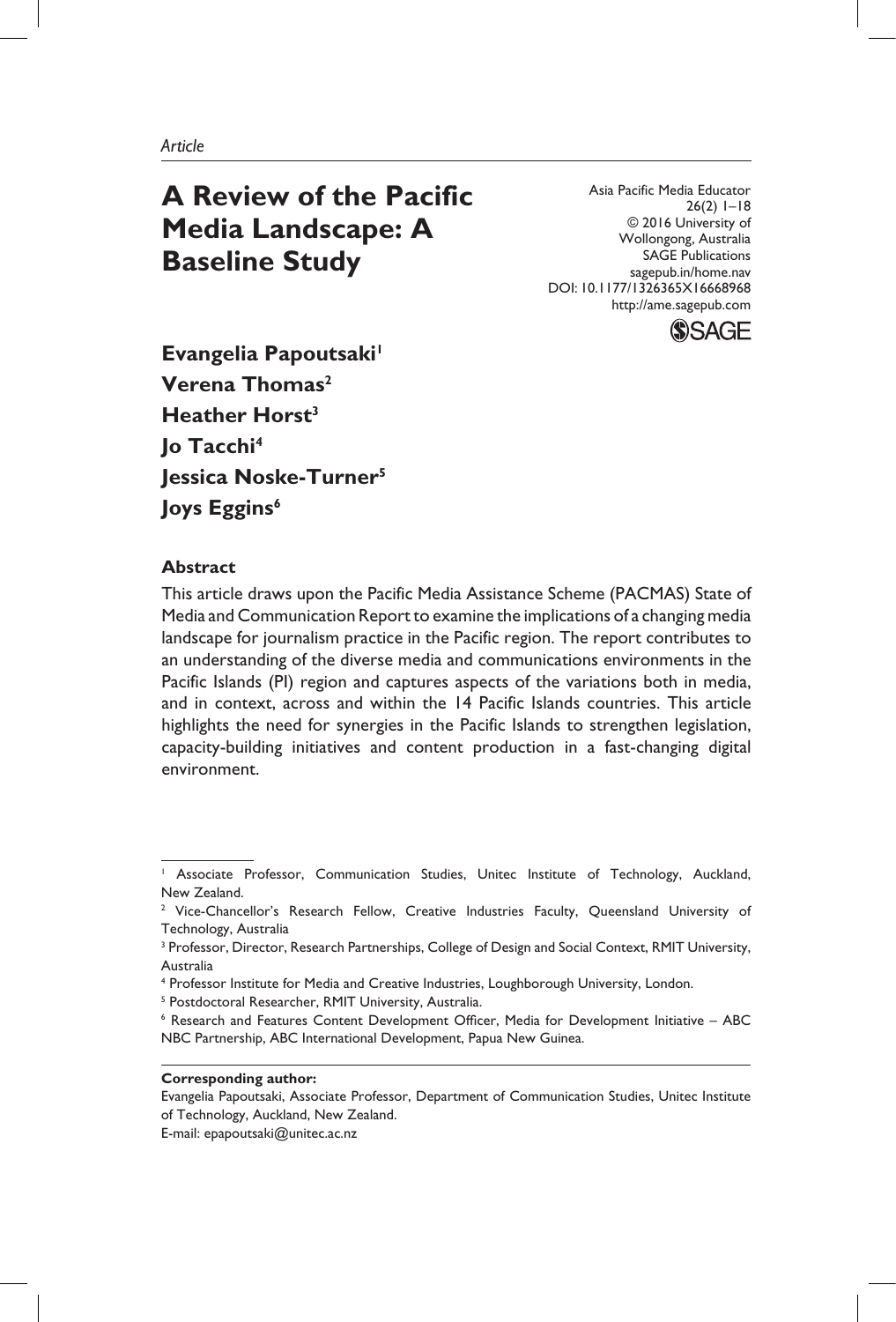#### **Keywords**

Pacific Islands media, PACMAS, communication flow, development communication, community radio

## **Introduction**

The Pacific Islands region is characterized by highly diverse geographic, cultural and communication ecologies (Papoutsaki & Sundar Harris, 2008; Papoutsaki, McManus & Matbob, 2011). With population ranging from over 7 million in Papua New Guinea to just 1,538 in Niue and geographies stretching from Kiribati's 33 low-lying coral atoll islands across 3.5 million sq. km of ocean to Nauru's just one island of 21 sq. km, each country has its own unique challenges and opportunities related to communication flows, media systems and journalism practices (Robie, 2013; Prasad & Singh 2008).

Communication networks and flows are complex, based on decisions and choices on how to use various media platforms, availability and access. Recent research indicates that a wide range of forms and modes of communication play a role in development and social change in the Pacific—including community radio, information and communication technology (ICT) initiatives (Harris, 2013; 2007; Horst, 2013; Watson, 2011) and processes such as community dialogue (Thomas, 2011; Thomas, Eggins & Papoutsaki, 2013) along with traditional mass media. A comparative analysis allows us to better understand the role of media and communication and how journalists can be supported not only within their countries but also across the PI countries.

This baseline study builds on the findings in the PACMAS State of Media and Communication Report (Tacchi, Horst, Papoutsaki, Thomas & Eggins, 2013) to explore the diverse and dynamic media and communications environments in which journalists in the PI region operate and seek to capture aspects of the wide variations both in media, and in context, across and within the 14 countries.<sup>1</sup> We examine the ways in which the media environment is changing for journalists with particular focus on transformations in the media industry, media production and media use. This article captures the situations at a specific point in time while contributing to an understanding of the changing dynamics of media and communication landscapes across the PI countries.

## **Media and Communication in the Pacific**

One of the most comprehensive studies of the media and communications environments in the Pacific is The Informing Citizens (SANA) report, which provides a situation analysis and needs assessment of the capacity of the media, government and civil society 'to produce information on good governance' (Pacific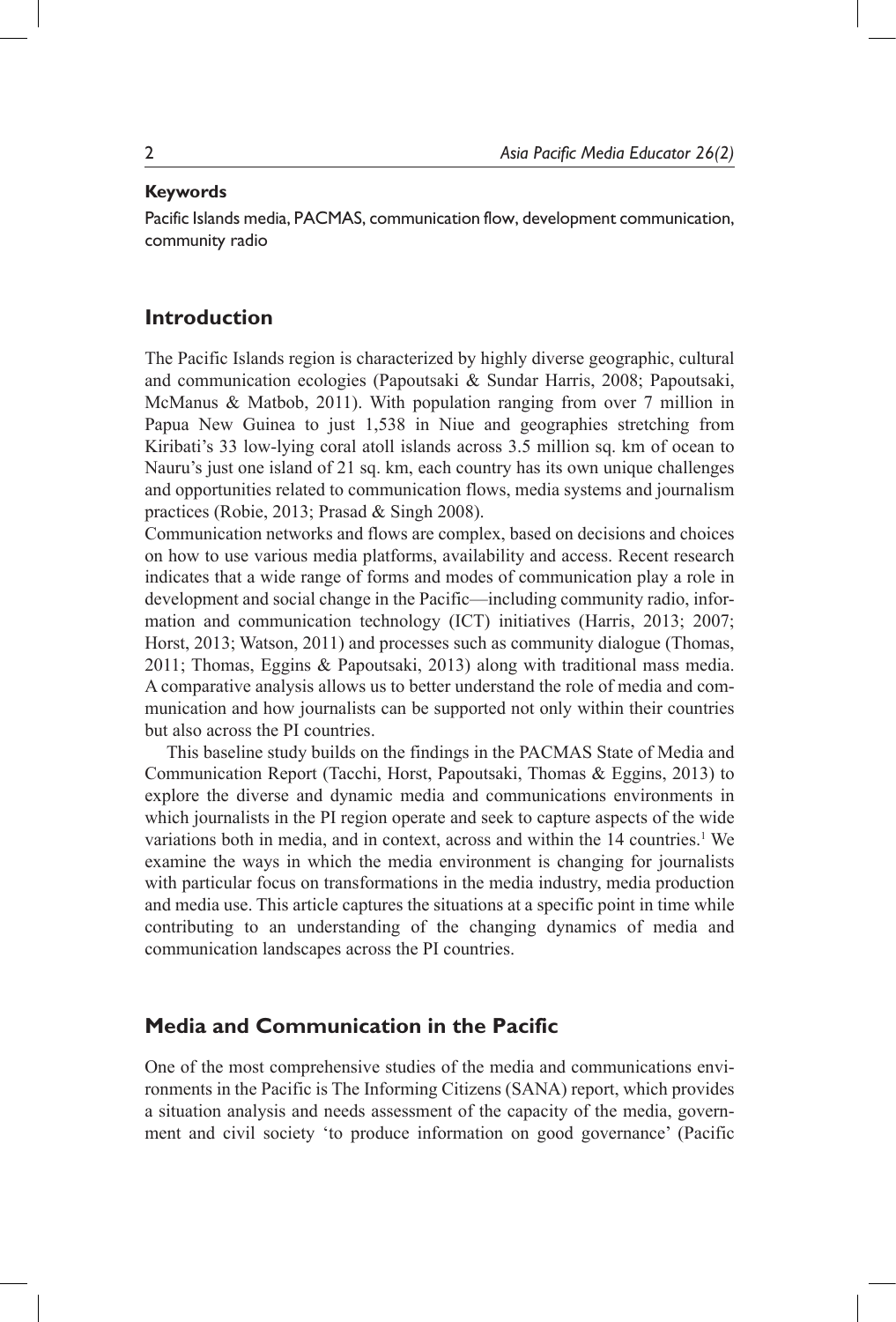#### *Papoutsaki et al.* 3

Media and Communications Facility [PMCF], 2005, p. ix). The SANA report includes the same 14 Pacific Islands Forum countries focused in this baseline study. It details each country's legal and regulatory frameworks, cultural contexts and training institutions and infrastructure for media and communications.

The Pacific region has always been recognized for its rich and complex media and communications environments (Papoutsaki & Harris, 2008). Some of the largest media industries are present in Fiji, Papua New Guinea (PNG), Samoa and Tonga with many media industries being privatized over the last decade. Radio remains an important platform for communication across vast distances and diverse audiences, with most radio consumption occurring while riding public transport and in other communal spaces. Although television retains its importance (especially in urban areas), the practice and infrastructure of television continues to change. For example, there is a growing trend towards watching television via satellite and cable, a shift that often provides less access to local content. Finally, newspapers and newsletters have taken on a new life as they are uploaded and shared online to be read by the Pacific diasporas (Tacchi et al., 2013).

Alongside the traditional broadcast media, new ICTs have entered the media and communications landscape. Studies of media in the Pacific from as little as 5 years ago considered access to new digital infrastructure less relevant than access to traditional media, especially radio, considering issues such as power, unsuitable climate and lack of maintenance and repair capacity in the region (Duffield, Watson & Hayes, 2008). While radio remains important, recent studies find ICTs are becoming more relevant and are indeed underutilized for development communication despite presenting significant potential (Cave, 2012; Watson, 2012). In places such as PNG, where radio is a dominant platform, more households now have access to mobiles than to radio (Cave, 2012; Intermedia Europe, 2012).

According to a recent report by the GSMA (Groupe Speciale Mobile), mobile phone penetration increased in the PI region from 2.1 million in 2009 to 4.1 million at the end of 2014, although unique subscriber rates remain relatively low at 37 per cent (GSMA, 2015). In a number of Pacific countries (e.g., Fiji, PNG, Samoa and Tonga), mobiles are being used for banking, payments and transnational remittances (Horst, 2013). Mobiles are now the most common way to access the Internet, with Facebook being the dominant social network in PNG, Fiji and Samoa (Foster & Horst, n.d.; GSMA, 2015; Intermedia Europe, 2012).

Yet, as the media and communication environment becomes seemingly more accessible to people, questions remain about the reliance on ICTs for specific purposes given the diverse infrastructures in the PI region. This includes the use of ICTs during emergencies and disasters, the ability of broadcasters and technicians to keep up to date with the latest equipment and software, and the consequences of integrating ICTs like mobile phones into media and communication plans for 'tried and tested' technologies such as broadcast radio (Noske-Turner, Tacchi, Horst & Papoutsaki, 2014). While ICTs offer new opportunities, digital literacy training is becoming increasingly important to keep pace with the changing environment.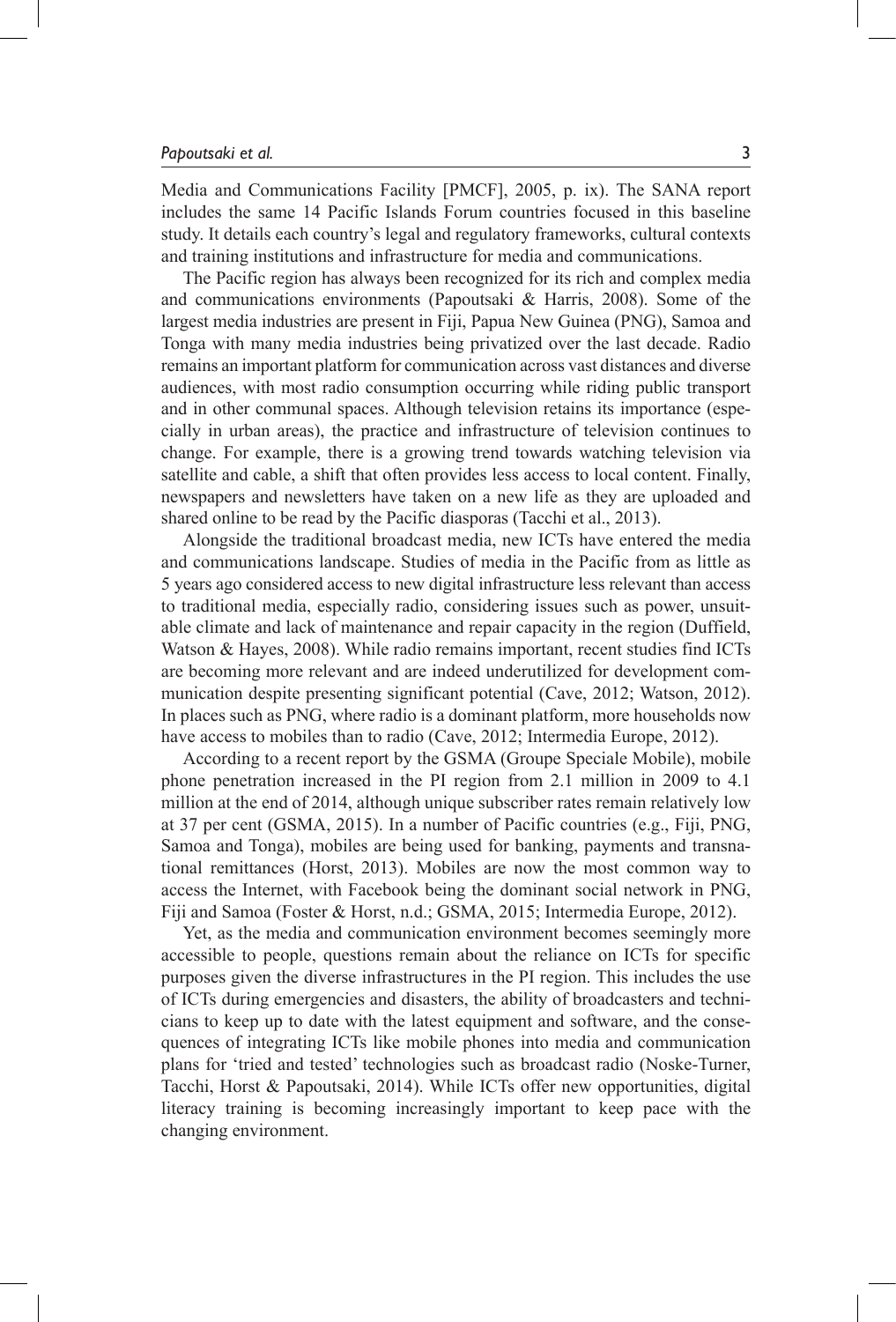## **The Research Approach**

The conceptual and methodological framework that guided our baseline research was Lennie and Tacchi's (2013) framework for evaluation specifically developed for communication for development, which is based on systems and complexity thinking and maintains a focus on power, gender and other differences. This approach to social change recognizes that changes in technology and media may have complex, diverse and often contradictory effects on different communities such as women, young people and people with disabilities.

This research included stakeholders' interviews and a verification survey with media and communication experts (a 'panel of expertise'). Each questionnaire content, customized for each area of expertise, was administered to 212 research participants. The recruitment process for participants drew on various networks in the Pacific region. In consultation with researchers, 28 key people from mainstream media and C4D fields were identified for a 'Panel of Expertise'. The verification process focused on legislation and the media and communications environments in each country. This provided a mechanism for checking whether data sourced was up to date and accurate. The study involved the Pacific Islanders as researchers,<sup>2</sup> research participants and experts to ensure that the findings would be relevant and beneficial to the Pacific media as experienced by the Pacific Islanders.

## **Media and Legislation: A Regional Comparison**

Policy and legislation conditions vary considerably across the Pacific region. Measures of freedom and communication rights for citizens and media outlets are covered in the PACMAS State of the Media and Communication baseline study (Tacchi et al., 2013), informed by previous comparative studies, especially by Perrottet and Robie (2011). Table 1 sets out some freedom measures across the 14 countries, drawing on both existing measures and responses from the Panel of Experts (PoE) and relevant comments by other research participants.

# The freedom of the press index ranks 197 countries, using a scale of 0–100 to measure the degree to which each country permits the free flow of news and information, with  $0 = \text{best}$ ,  $100 = \text{worst}$ . A score of  $0-30 = \text{a classification of}$ 'free',  $30-60$  = 'partly free',  $61-100$  = 'not free' (Freedom House, 2013b).

+ Conflicting reports from the Panel of Experts (PoE) members.

The Pacific Freedom Forum (PFF), in partnership with the Media Association of the Solomon Islands (MASI), convened a meeting in May 2013 to explore the need for and creation of a Pacific media ombudsman. Also notable is that Tonga moved from 'partly free' to 'free' in the freedom rating during 2012 due to an improved civil liberties rating.

In the area of freedom of information, Cook Islands was at the time of this research the only country in the region to have passed legislation of this kind,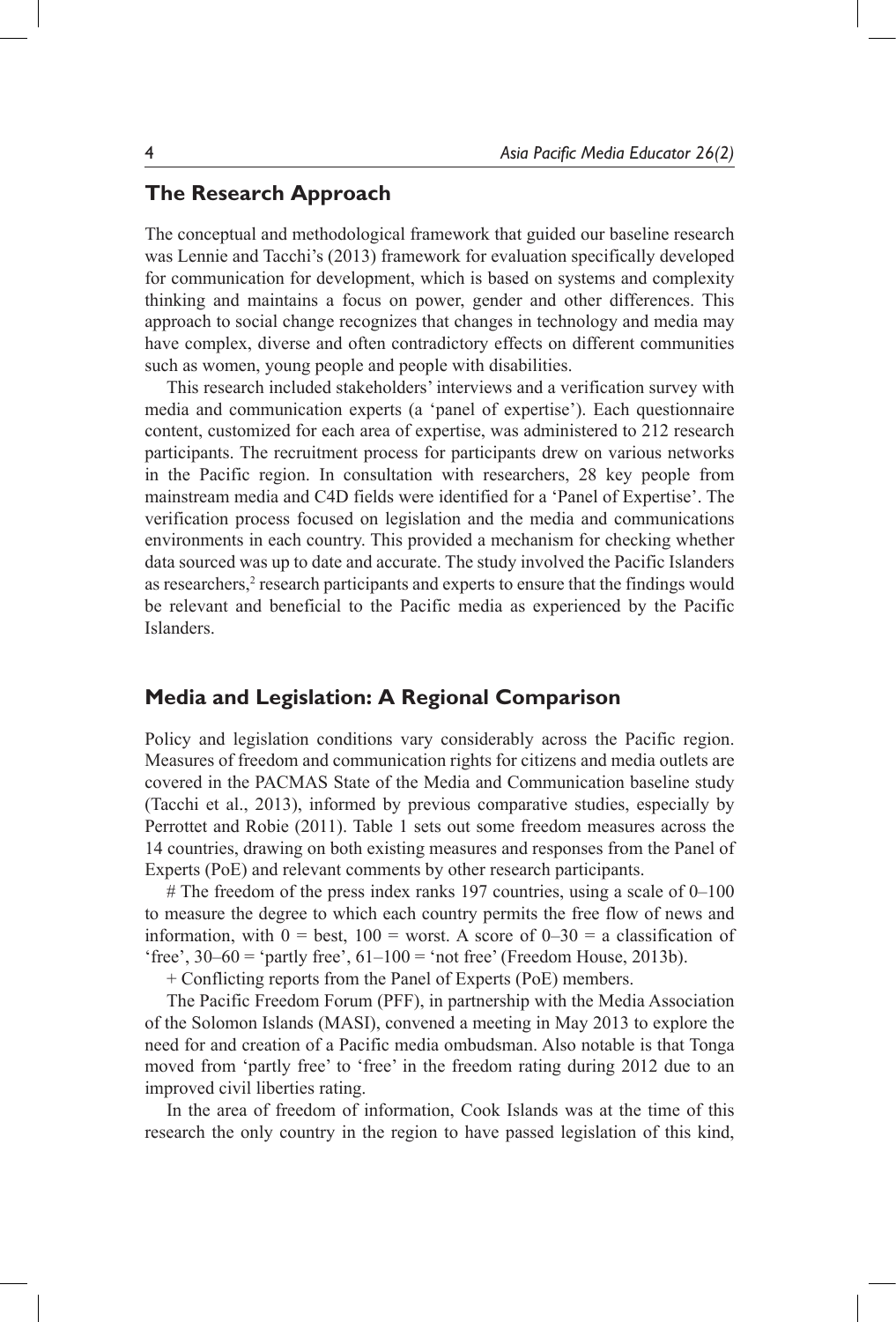|                        | Freedom House, Freedom Rating (FR), Political | Freedom of the Press |                       | Independent Press    |
|------------------------|-----------------------------------------------|----------------------|-----------------------|----------------------|
|                        | Rights (PR), Civil Liberties (CL) & Status    | Freedom House        | Freedom of Press &    | Complaints or        |
| Country                | R:PR:CL:status*                               | Rank:Rating:Status#  | Media in Practice     | Ombudsman            |
| Cook Islands           | Not available                                 | Not available        | Yes                   | $\frac{1}{2}$        |
|                        | 6: 4: partly free                             | 120: 56: partly free | ž                     |                      |
| ( )<br>12년             | I: I: free                                    | $31:21:$ free        | Yes                   |                      |
| Kiribati               | $l: l:$ free                                  | 52: 27: free         | $\frac{1}{2}$         | 2222                 |
| Marshall Islands       | $: 1: 1:$ free                                | 19: 17: free         | Yes                   |                      |
| Nauru                  | $ : : :$ free                                 | 55: 28: free         | No (Gov't media only) |                      |
| $\frac{e}{Z}$          | ot available                                  | Not available        | Some reported issues  | $\frac{1}{2}$        |
| Palau                  | $l: l:$ free                                  | 13: 16: free         | Mostly, some reported | $\frac{1}{2}$        |
|                        |                                               |                      | issues                |                      |
| PNG                    | 5: 4: 3: partly free                          | 55: 28: free         | Yes                   | Yes, but reported as |
|                        |                                               |                      |                       | ineffective          |
| Samoa                  | $2:2:$ free                                   | 61:29: free          | Yes                   | Yes                  |
| Solomon Islands        | .5: 4: 3: partly free                         | 55: 28: free         | Yes+ (some self-      | Yes                  |
|                        |                                               |                      | censorship reported)  |                      |
| Tonga                  | 2.5: 3: 2: free                               | 61:29: free          | Mostly, some issues   | $\frac{1}{2}$        |
|                        |                                               |                      | reported              |                      |
| Tuvalu                 | $: 1: 1:$ free                                | 47: 26: free         | No (Gov't media only) | $\frac{1}{2}$        |
| Vanuatu                | 2:2:free                                      | 45: 25: free         | $\frac{1}{2}$         | $\frac{1}{2}$        |
| Source: Freedom House. |                                               |                      |                       |                      |

Table 1. Freedom Measures across Countries **Table 1.** Freedom Measures across Countries

Notes: \* 0–7 numerical ratings for political rights and civil liberties, with 0 = most free. The average of these ratings = the freedom rating and overall status: free<br>(1.0 to 2.5), partly free (3.0 to 5.0) or not free (5. **Notes:** \* 0–7 numerical ratings for political rights and civil liberties, with 0 = most free. The average of these ratings = the freedom rating and overall status: free (1.0 to 2.5), partly free (3.0 to 5.0) or not free (5.5 to 7.0) (Freedom House, 2013a).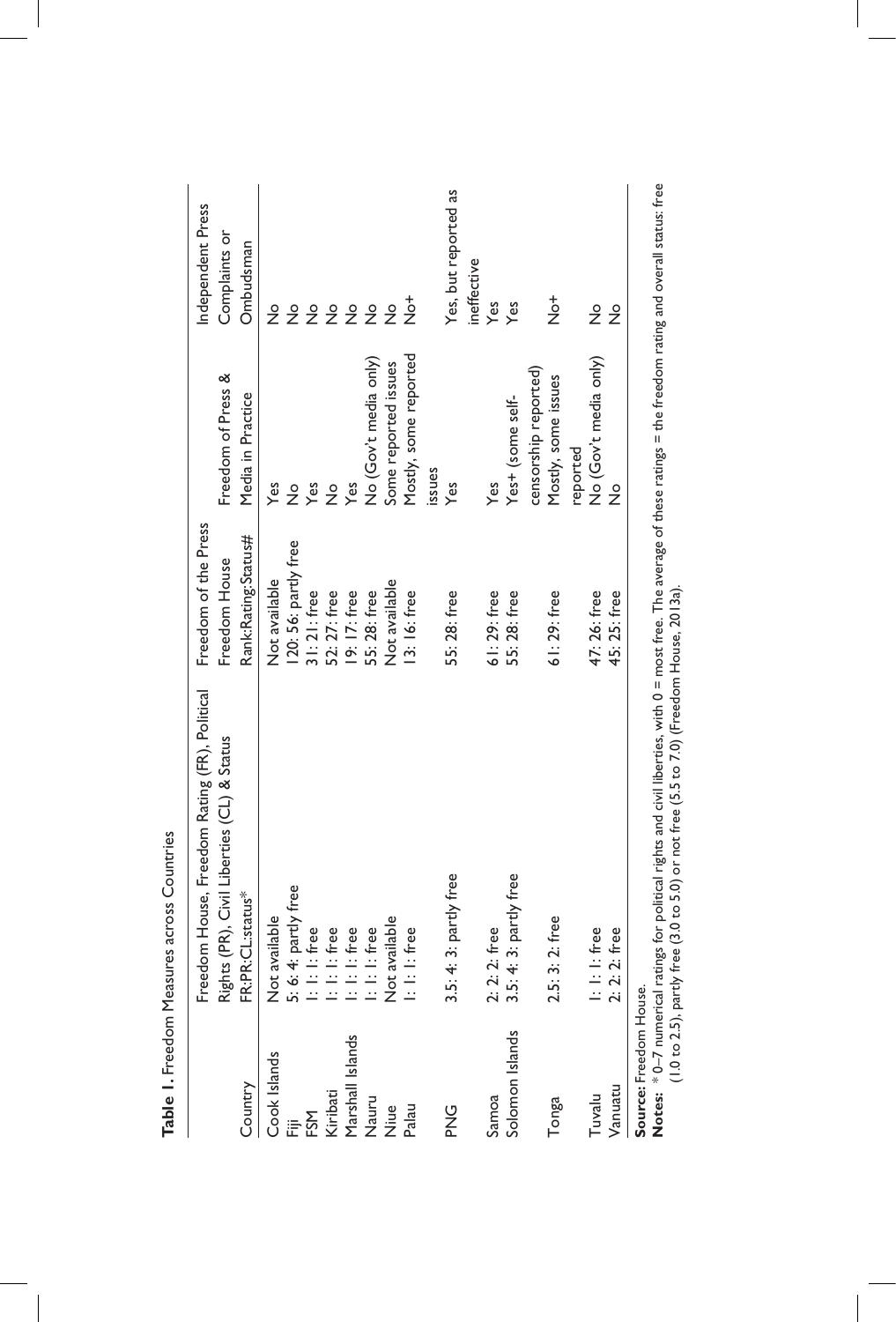although progress towards specific FOI legislation is being made in Papua New Guinea, Solomon Islands, Vanuatu, Tonga and Palau. Respondents from several Pacific countries report that in practice their governments are generally open to sharing information. For example, in Marshall Islands the Panel of Experts member indicated that

The difficulty, for the most part, is that few government offices have policies or systems for releasing information, so obtaining information is an ad hoc situation. I have found most government offices to be willing to share information when asked, but many do not offer it because there is no system in place.

This baseline study also considered issues of media and communications plurality and diversity. While some media environments are growing and diversifying, especially with increased access to ICTs, others are shrinking due to commercial imperatives and the challenges of distances and scale or, in some cases, due to inaccessibility of licences. Likewise, there is a significant diversity in the perceptions of the frequency and inclusivity of discussions on media policy and legislation. National media associations were rarely seen by interviewees as playing an active role in policy advocacy, despite this often being included in their mandate, with the exception of two organizations in PNG (Table 3).

Much progress has been made in the area of legislation, owing in large part to the regional Digital Strategies programme initiated through the Pacific Islands Forum Secretariat. However, some countries have yet to pass draft legislation in this area, while others have passed legislation with little effect. Digicel has entered the market in six countries in the Pacific (Fiji, PNG, Vanuatu, Tonga, Samoa and Nauru) (Digicel Asia Pacific, n.d.) and expanded its services in some countries to television via a digital set top box, which poses further challenges with regards to foreign ownership and content.

As new technologies emerge, policies must be developed and adjusted to the changing opportunities and circumstances. Overall freedom of the press is provided but better regulations of the market could encourage further growth in the sector. Opportunities are there to utilize technology to bridge some of the challenges and policies must ensure appropriate use and integration.

## **Strengthening Capacity: Media Associations and Journalism Training**

Mixed responses about media associations were noted in each country and across the region. In countries with existing and functioning associations, general concerns are over organizational structure and management, governance, representation, conflicts of interest, collaboration, funding and resourcing, development of code of ethics and membership composition. In countries without exiting media associations, respondents expressed a need for associations to be formed: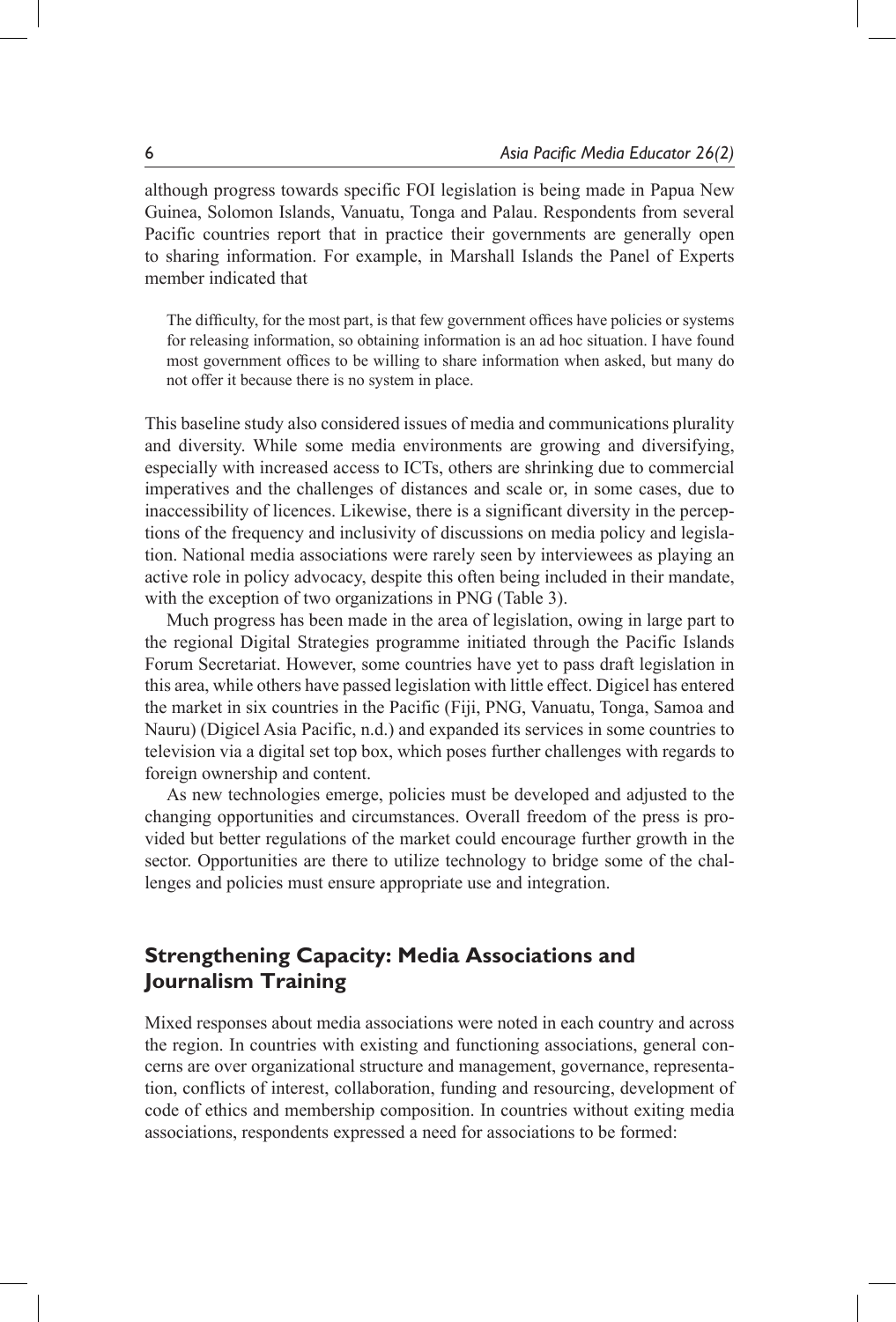We want to set up our small islands media ... organisation so that we can look into our own needs and challenges […] we don't have much voice […] because we have a lot of our own problems that might not be regarded as problems in other countries of the Pacific. TUVALU 07)

Media associations in small island countries are often dormant to non-existent: for Marshall Islands, Nauru, Niue, Tuvalu and Palau, media associations do not exist; the Cook Islands association was non-functioning at the time of this research, while in Fiji the media association ceased.

I understand that there is a media association for the north Pacific but … I was never invited [and] if I was invited, I couldn't afford to go. I can't even get to the other islands. (FSM01)

Media association affiliation to government has caused media personnel to lose faith in associations as in the case of Micronesia. PNG presents a different experience with three associations—the Media Council of Papua New Guinea (MCPNG) (non-functioning), the PNG Energy Workers Association and the Communication Arts Professional Association (CAPA). However, issues around accountability remain.

There is [a code of ethics] but nobody follows it. The challenge that we see in the industry today is … employment conditions and salary is so poor that many journalists are exposed to… bribes. … What we saw in the lead up to the last election was quite worrying, sums of money being given to journalists for showing up to certain press conferences and doing stories on certain politicians… (PNG11)

Many of the 14 PI countries do not have an existing Media Code of Ethics except for Palau, Niue, Fiji and PNG. Regional media associations have recently changed in membership due to specific country issues. For example, the Pasifika Media Association (PasiMA) has a more Polynesian-focused membership, while the Pacific Islands News Association (PINA) is increasingly seen as Melanesian-focused.

We really need a media council, not only in terms with dealing with people with grievances but actually developing the skills and knowledge that working journalists should be having and assist media program with TVETs. (TONGA14)

Media associations for many of the 14 PI countries have been key providers of training for professionals. Collaboration on capacity building does take place between the PI countries and others such as Radio New Zealand and Auckland University of Technology's Pacific Media Centre. Church-based organizations also participate in capacity building including the Catholic Communication (SIGNIS) and the World Association for Christian Communication (WACC). External support networks include the Australian Department of Foreign Affairs and Trade (DFAT) through the Media for Development Initiative (MDI) in PNG, Solomon Islands Media Assistance Scheme (SOLMAS) in the Solomon Islands and PACMAS in 14 PI countries (Table 2).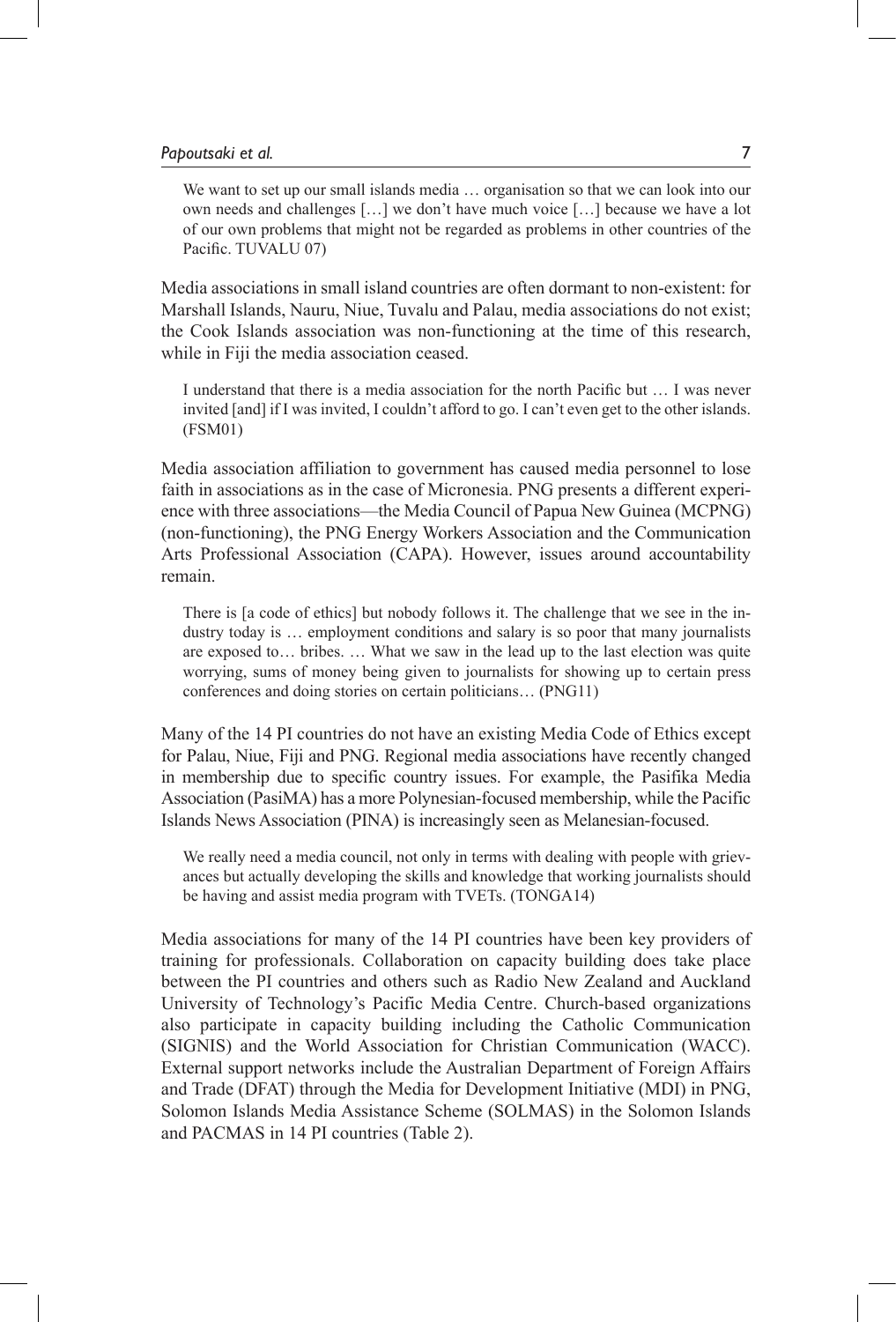| Country                 | TVET                                                                                                                    | University                               | Other                                          |
|-------------------------|-------------------------------------------------------------------------------------------------------------------------|------------------------------------------|------------------------------------------------|
| Cook<br>Islands<br>Fiji | Tereora College – Media<br>Studies<br>None listed                                                                       | None listed                              | Pitt Media Group Training on radio news and TV |
|                         |                                                                                                                         |                                          | production                                     |
|                         |                                                                                                                         | Fiji National University                 | <b>UN Agencies</b>                             |
|                         |                                                                                                                         | University of the South Pacific          | South Pacific Commission                       |
| FSM                     | Listed TVET does not<br>offer media, journalism<br>or communications<br>Listed TVET does not<br>offer media, journalism | None listed                              | Catholic Communications Association (Oceania)  |
|                         |                                                                                                                         |                                          | Oceania Television Network (funded by          |
|                         |                                                                                                                         |                                          | PACMAS) training for television producers      |
| Kiribati                |                                                                                                                         | None listed                              | Broadcasting and Publications Authority (BPA)  |
|                         |                                                                                                                         |                                          | UNDP training                                  |
|                         |                                                                                                                         |                                          | UNICEF training                                |
| Marshall                | or communications<br>None listed                                                                                        | None listed                              | South Pacific Commission-Media Centre          |
| Islands                 |                                                                                                                         |                                          |                                                |
| Nauru<br>Niue           | None listed<br>None listed                                                                                              | None listed                              | No current listing                             |
|                         |                                                                                                                         | None listed                              | UNESCO Media Training                          |
|                         |                                                                                                                         |                                          | SREP Media Training on climate change          |
| Palau<br>PNG            |                                                                                                                         | None listed                              | None listed                                    |
|                         | None listed<br>Don Bosco Technical                                                                                      | Divine Word University (DWU)-            | Media for Development Initiative               |
|                         |                                                                                                                         | Communication Arts (Journalism)          | (MDI-AusAID funded)                            |
|                         | Institute<br>Port Moresby Technical                                                                                     | University of PNG (UPNG)-Journalism      | UNESCO training                                |
|                         | Φ<br>College                                                                                                            | and Media Studies Strand                 | Commonwealth Press Union (CPU) training        |
|                         |                                                                                                                         | University of Technology (UNITECH)       |                                                |
|                         |                                                                                                                         | Communication for Development            |                                                |
|                         |                                                                                                                         | University of Goroka (UOG)-Centre for    |                                                |
|                         |                                                                                                                         | Social and Creative Media (postgraduate) |                                                |

 $\overline{\phantom{a}}$ 

| נ<br>i                                                                                   |
|------------------------------------------------------------------------------------------|
|                                                                                          |
| ֧֖֚֚֚֚֝<br>֧֧֧֧֧֦֧֦֧֚֚֚֚֚֚֚֚֚֚֚֚֚֚֚֚֚֚֚֚֚֚֚֚֚֚֚֝֝֟֓֝֓֝֓֝֝<br>֧֪֧֧֧֧֪֧֧֝֩֩֩֩֓֩֓<br>]<br>; |
|                                                                                          |
|                                                                                          |

 $\begin{array}{c} \hline \end{array}$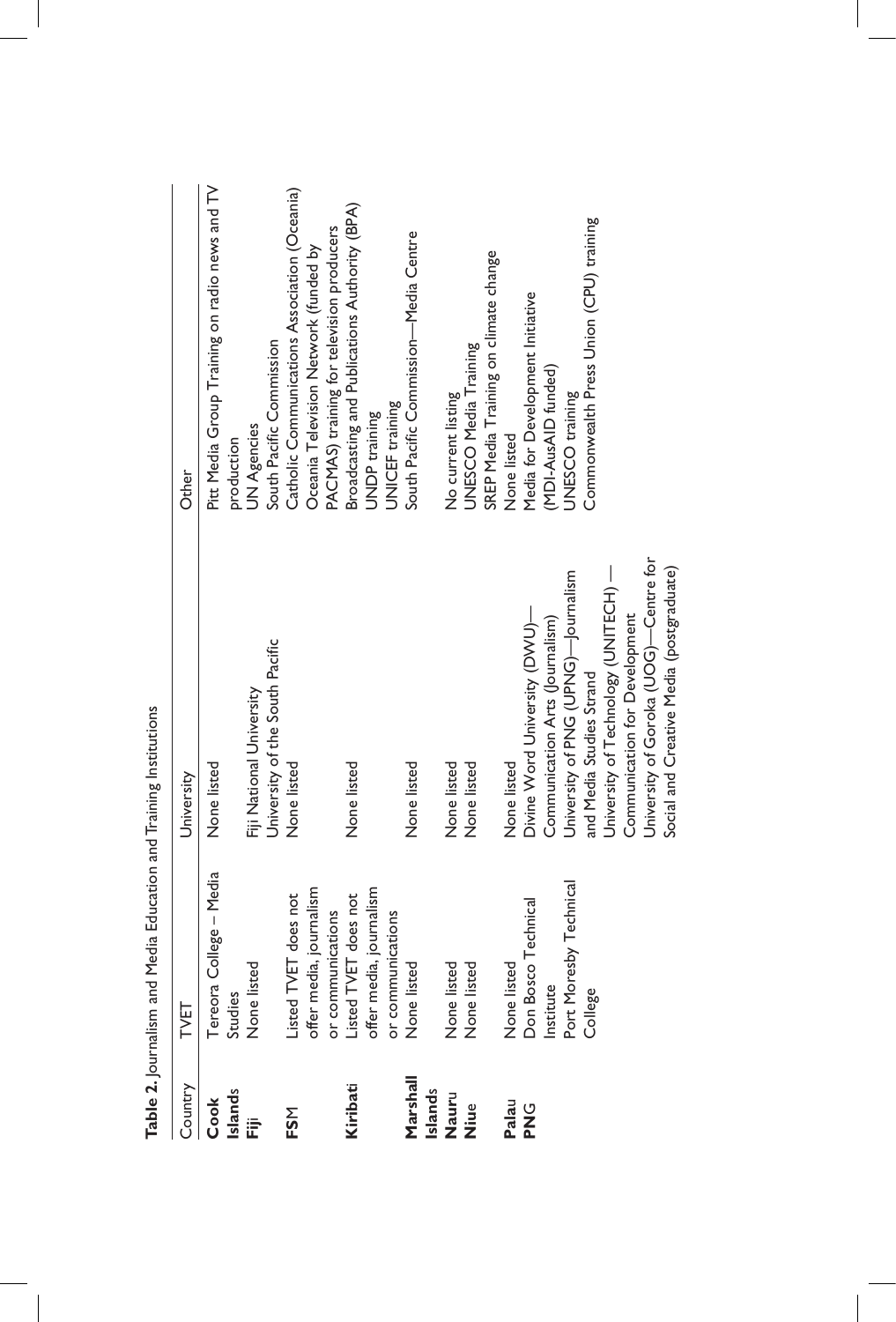| Samoa   |                                                              | and Journalism Program (1-year certificate and<br>National University of Samoa (NUS) - Media |                                                     |
|---------|--------------------------------------------------------------|----------------------------------------------------------------------------------------------|-----------------------------------------------------|
| Solomon | Don Bosco Technical                                          | Solomon Islands National University -<br>2-year diploma)                                     | Commonwealth Press Union (CPU)                      |
| Islands | Centre-Media Training                                        | Certificate Media Studies                                                                    |                                                     |
| Tonga   | Tonga Institute of Higher<br>Education—Journalism            | None listed                                                                                  | Commonwealth Broadcasting Association (CBA)         |
|         | (certificate & diploma                                       |                                                                                              | Pacific Islands Media Assistance Scheme<br>(PACMAS) |
|         | program)                                                     |                                                                                              | Pacific Institute for Broadcasting Development      |
| Tuvalu  | listed<br>None                                               | None listed                                                                                  |                                                     |
| Vanuatu | Vanuatu Institute of<br>Technology                           | None listed                                                                                  |                                                     |
|         | Source: Tacchi, Horst, Papoutsaki, Thomas and Eggins (2013). |                                                                                              |                                                     |

 $\overline{\phantom{a}}$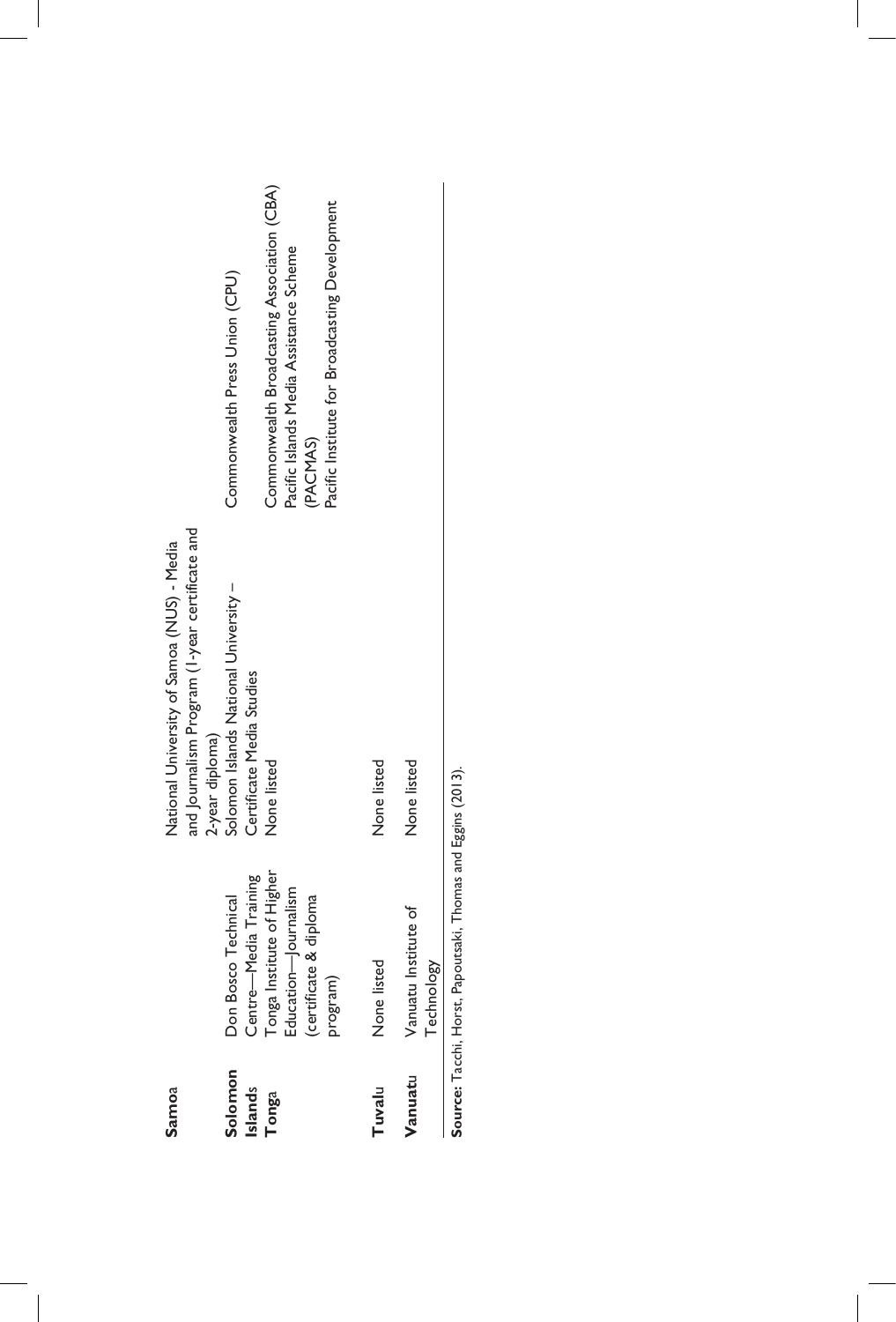|                                      | Mambamakia                             |
|--------------------------------------|----------------------------------------|
| Table 3. National Media Associations | معن أعماد مع من الله المساحد المسلم ال |
|                                      | Camatian                               |

| Countries                                | National Media Associations                        | Membership                                                                        | Notes                                                                                                                                                                                                                                                                                                                                                                                                                            |
|------------------------------------------|----------------------------------------------------|-----------------------------------------------------------------------------------|----------------------------------------------------------------------------------------------------------------------------------------------------------------------------------------------------------------------------------------------------------------------------------------------------------------------------------------------------------------------------------------------------------------------------------|
|                                          | Cook Islands Cook Islands Media Association        | Not active                                                                        | Association not active despite being<br>resurrected around 2011.                                                                                                                                                                                                                                                                                                                                                                 |
| FSM                                      | No national association                            |                                                                                   | (MMA) reported in literature, but no<br>North Pacific Federation of Media<br>Professionals was mentioned by<br>Micronesian Media Association<br>local accounts of membership.<br>research participants.                                                                                                                                                                                                                          |
| 這                                        | Fiji Media Council (now disbanded)                 | When active: Media companies and private<br>individuals.                          | Fiji journalists planning to set up a<br>new professional association. <sup>3</sup>                                                                                                                                                                                                                                                                                                                                              |
| Kiribati<br>Marshall<br>Islands<br>Nauru | No national association<br>No national association | Kiribati Islands Media Association (KIMA) Media companies and media practitioners | associated with the Micronesian Media<br>Association (MMA) as of 2007, but no<br>Marshall Islands research respondents<br>Nauru Media Bureau is a member of<br>reported being a member of MMA.<br>North Pacific Federation of Media<br>PINA, but no recent engagement.<br>many Marshallese journalists are<br>Professionals was mentioned by<br>According to Freedom House,<br>Revived in October 2012<br>research participants. |
| Niue                                     | No national association                            |                                                                                   | association for Niuean media outlets.<br>PINA reported as the main media                                                                                                                                                                                                                                                                                                                                                         |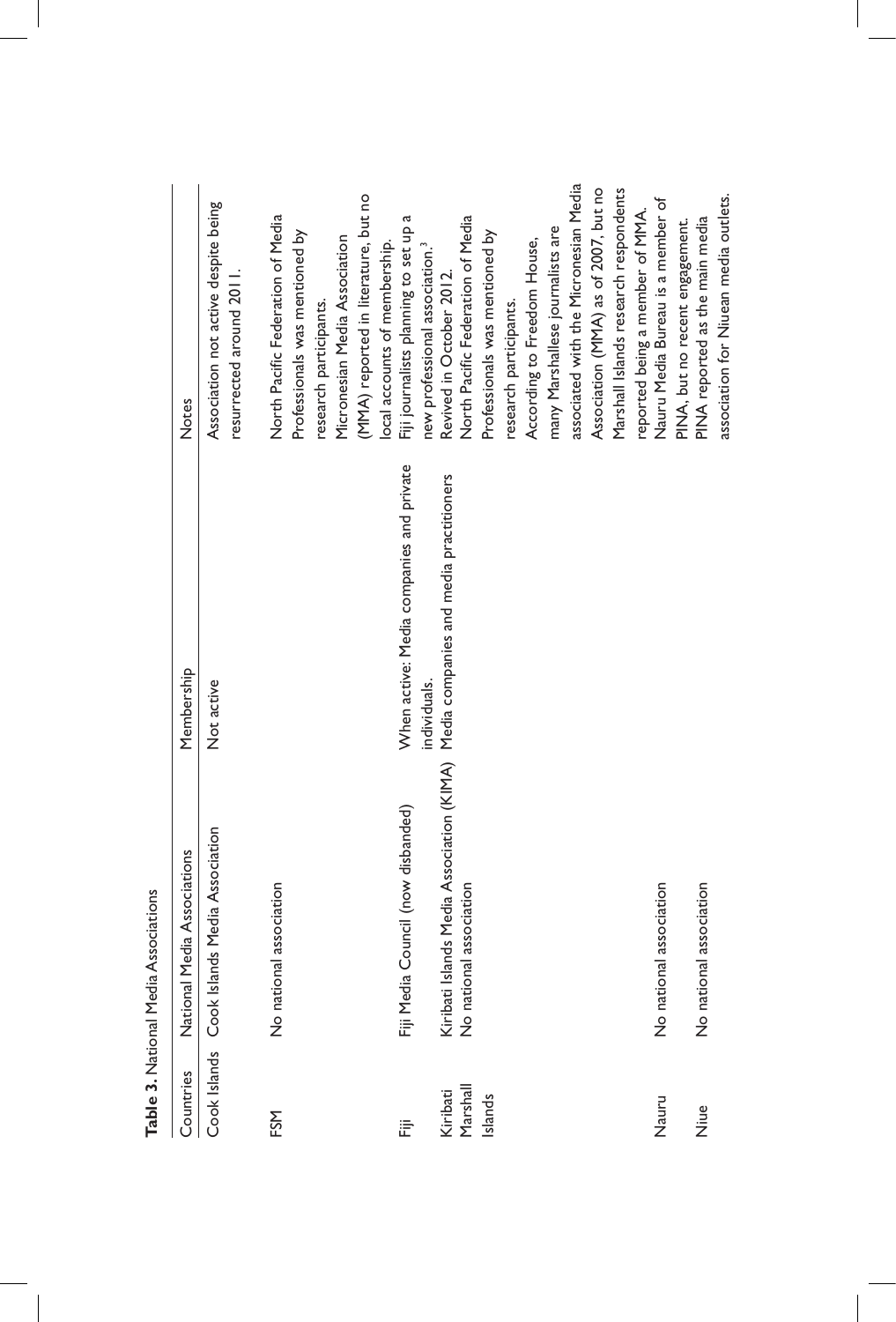| Palau                       | No national association                                                                                                           |                                                | North Pacific Federation of Media                            |
|-----------------------------|-----------------------------------------------------------------------------------------------------------------------------------|------------------------------------------------|--------------------------------------------------------------|
|                             |                                                                                                                                   |                                                | Professionals was mentioned by                               |
| PNG                         |                                                                                                                                   | PNGMC: Media houses, media organizations       | PNG Media Council reported lack of<br>research participants. |
|                             |                                                                                                                                   | PNGMWA: journalists and media                  | activity in past 5 years.                                    |
|                             |                                                                                                                                   | professionals                                  | PNGMWA established in 2012.                                  |
|                             | PNG Media Council (PNGMC)<br>PNG Media Workers Association<br>(PNGMWA)<br>Communication Arts Professionals<br>Association (CAPA)  | CAPA: graduates from the Communication         |                                                              |
|                             |                                                                                                                                   | Arts Department at Divine World University     |                                                              |
| Samoa                       |                                                                                                                                   | Journalists                                    | PINA and PasiMA mentioned                                    |
|                             | Journalism Association of Western<br>Samoa (JAWS)                                                                                 |                                                | as important for Samoa's media                               |
|                             |                                                                                                                                   |                                                | professionals.                                               |
|                             |                                                                                                                                   | Television and radio broadcasters, print       |                                                              |
|                             |                                                                                                                                   | media and the PFnet packet radio network.      |                                                              |
| Solomon<br>Islands<br>Tonga |                                                                                                                                   | Media and news organizations                   | Media Council inc. (Tonga)                                   |
|                             | Media Associations of Solomon Islands<br>(MASI)<br>Media Council Incorporated, Tonga (also<br>referred to as Tonga Media Council) |                                                | consistently referred to as defunct by                       |
|                             |                                                                                                                                   |                                                | research participants.                                       |
| Tuvalu                      | No national association                                                                                                           |                                                | TMD is the only media organization in                        |
|                             |                                                                                                                                   |                                                | Tuvalu, and is a member of PINA.                             |
| Vanuatu                     | Media Asosiesen Blong of Vanuatu                                                                                                  | All media practitioners, including production, |                                                              |
|                             |                                                                                                                                   | technical and administrative staff.            |                                                              |
|                             | $\sim$<br>$\frac{1}{2}$                                                                                                           |                                                |                                                              |

Source: Tacchi, Horst, Papoutsaki, Thomas and Eggins (2013). **Source:** Tacchi, Horst, Papoutsaki, Thomas and Eggins (2013).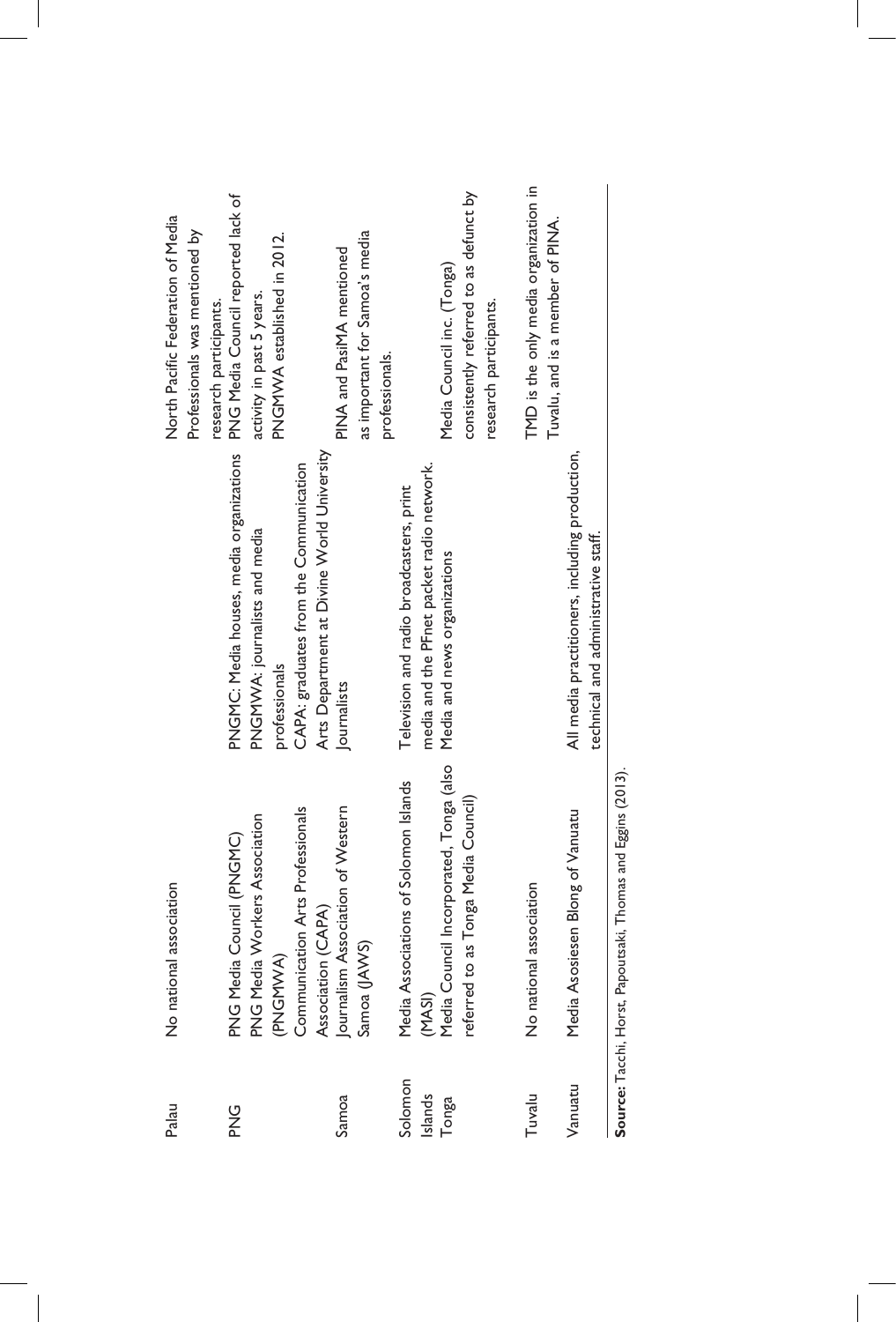PNG, Fiji, Solomon Islands, Samoa, Vanuatu, Cook Islands and Tonga have in-country institutions offering diploma to degree and postgraduate degree in media. Kiribati, Marshall Islands, Nauru, Tuvalu, FMS, Palau and Niue do not have entry-level training, but travel out for this.

*The main problem that I see it is that they're using people in the industry to teach who aren't proper teachers and not used to teaching, so it's a fairly big learning curve for them and you need a lot of time to set up classes. (VANUATU02)*

Most of the institutions follow a standard format for certificate (1 year), diploma (2 years) and bachelors (4 years) programme structure. Institutions in Tonga and Vanuatu have one and two year courses. Work experience or industrial training is factored into the curriculum. For Samoa, a response to the industry's call for quality graduates has resulted in the addition of another year to diploma level to adequately prepare students for an entry-level journalism.

Course accreditation for some countries is clearly in place. The Australian Technical College (ACT) accredits the Vanuatu Institute of Technology media programme. The National University of Samoa has an Industry Advisory Panel (IAP) that participates in curriculum development and it collaborates with the Government of Samoa to endorse any changes to the course.

The Solomon Islands National University curriculum, as well as National University of Samoa (NUS), is based on the Pacific Media Communication Facilities (PMCF) course design developed by PINA. Industry professionals also provide input into the curriculum design. The delivery of their Technical Vocational Education and Training (TVET) programmes is done in close consultation with the National Apprentice Board, where participants have to sit for a particular test. Their course advisory committees comprised of media professionals. For universities in PNG, quality assurance through academic audit is mandatory (government directives). The National Department of Education of PNG also has a TVET office that solicits education specialists to train technical college staff on curriculum development, management and leadership.

In terms of institutional capacity, the opportunities and challenges vary both regionally and within countries. There is Fiji National University (FNU), which has received a lot of international support through DFAT to equip its training facilities. But, in Kiribati, Nauru and Niue, there is no local access to (or an entry point for) journalism or media training.

*[t]he training of staff is quite important to us to develop further because there is no such training available on the island yet.[…] we just learn from our colleagues who have been in the field for longer than others. (NAURU01)*

A major challenge for all the countries, especially the smaller ones, is funding for training. Reliance on external aid-related funding, often through regional media associations, can result in training that not only is costly but also not locally relevant.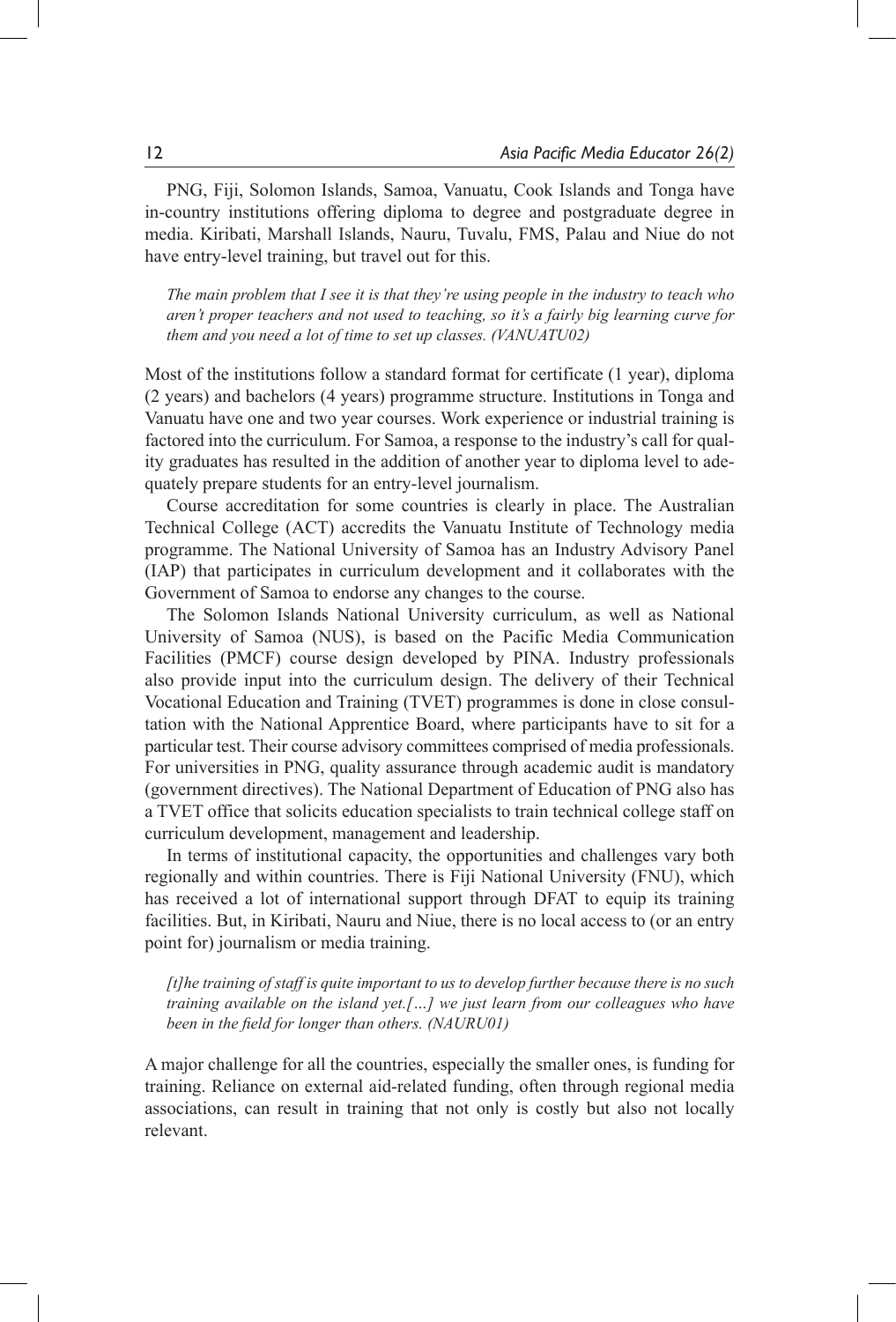#### *Papoutsaki et al.* 13

Response from the industry on the quality of graduates from media training courses varies but tends to indicate that improvements can be made, especially in regards to language skills. In Samoa, Tonga and Solomon Islands, there is disillusionment with the level of graduates coming into the industry. Consistent reference is made to a lack of basic journalism skills such as grammar, spelling and literacy, attributed to the curriculum offered at the journalism training schools. The media associations can play a stronger role in providing training opportunities in a more systematic manner and with stronger regional ties.

## **Media Content: Access, Production and Distribution**

The media's role in strengthening governance and democracy in the PI region and its ability to contribute to development outcomes require both public access to media and increased access to media production in order for citizens to tell their stories or voice their concerns. While all countries produce content across various platforms including print, radio, TV and mobile and online media, the capacity to produce media content is linked to the size of its media industry.

Foreign content is widely available either through Pay-TV or pirated DVDs. Due to increased access to technology, remote communities actively seek out media, through the mobile phones (still relatively costly in most parts of the Pacific) or by communal watching of films, such as in PNG, which has a high number of village cinemas. The challenge for media producers lies in understanding the formal and informal distribution systems in order to provide content to communities relevant to them.

Considering the technological developments in the PI and their impact on content production and reception, sharing across countries and platforms is on the rise, particularly where content relates to shared issues and a broader Pacific or regional identity. While media content producers say they regularly assess their immediate audiences, there have only been a small number of extensive studies undertaken on the audience access to the media by public broadcasters in the Pacific, including in PNG (Intermedia Europe, 2012) and Vanuatu (Intermedia Europe, 2013).

Reporting on issues of increasing concern also comes with new challenges. For example, interviewees commented on the difficulties in reporting climate change issues due to translation of technical terms.

*[o]ne of the biggest problems is actually transferring all those policies and all those legislations … into language that people would not only understand but actually be motivated to do something about…because there is a mountain of legislation. (SAMOA02)*

Apart from government departments, NGOs and churches often produce content. In countries like Samoa and Tuvalu, a few churches are taking a leading role in informing people on issues of local importance, including climate change.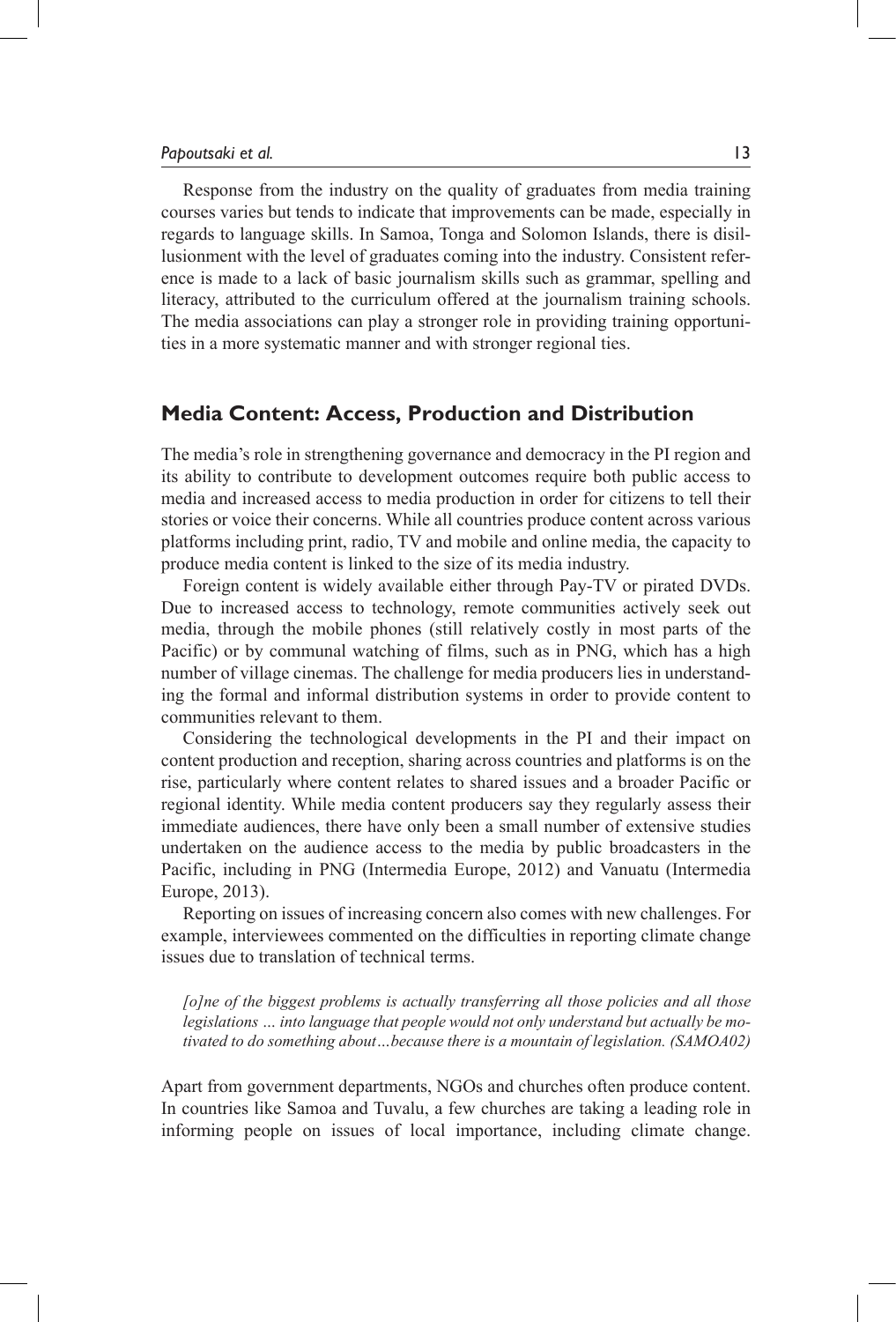In PNG, church organizations continue to lead by introducing technological infrastructures such as radio transmitters. Provisioning high frequency (HF) radios in small and isolated communities in PNG has been a core focus of the NGO Christian Radio Missionary Fellowship (CRMF). Whether governments, churches, NGOs or commercial companies undertake production, a common concern is the high costs associated with broadcasting educational and development content. Not-for-profit organizations and companies are often required to pay for airtime.

*[w]e have quite a lot of thinking of getting these things out in a sort of education form to the public. But we are having a problem with… the budget. […] the airtime for our radio programs are quite expensive here—very, very expensive. (VANUATU09)*

Apart from structural factors around media content production in the Pacific, there has been discussion around how content is being produced to suit the Pacific audiences. In regards to journalism, Robie (2008) has discussed the idea of development journalism in the Pacific. Although development journalism is part of the debate around content production in the Pacific, the realities of the Pacific media present challenges in its practical application. More in-depth research and reporting of stories can at times be challenging to journalists in the Pacific as resources are often limited.

I think it's [media coverage around Non-Communicable Diseases] still superficial. […] we've had three trainings, had the media people invited… to let them know all about NCDs and they can be able to be a partner. And they do. But, only on a news basis … if there's an important thing coming up, … they grab it fast and put it out on the media, everybody sees it at that time and then, that's it. (VANUATU09)

The language of media content also represents a constraint, one that usually affects those living outside urban areas. Fiji enjoys a rich multilingual content scene with broadcasting in Fijian, Hindi and English for large audience groups. In Vanuatu broadcast is mainly in English, Bislama or French. Despite its many indigenous languages, content production in local PNG dialects is rare and broadcasting is mainly in English, Tok Pisin and Motu. The Cook Islands has four spoken languages but mass media is in either English or Rarotongan. English is being increasingly used in Palau and most media in Micronesia is in English. There is also a trend to use English in programming, which will enable content producers to distribute their product regionally.

Active involvement in media production by Pacific Islanders is important for enabling people to have a voice on local issues, ensuring appropriate representation and the plurality of media. The most common form of participation is talkback radio, widely used by government and commercial radio stations. It allows people from outer regions to express their opinions and participate in radio discussions. In Tonga for example, members of the Women and Children Crises Centre and organizations such as Tonga Health Promotion Foundation have regular programmes on radio and TV with a discussion and interview format including health workers and doctors.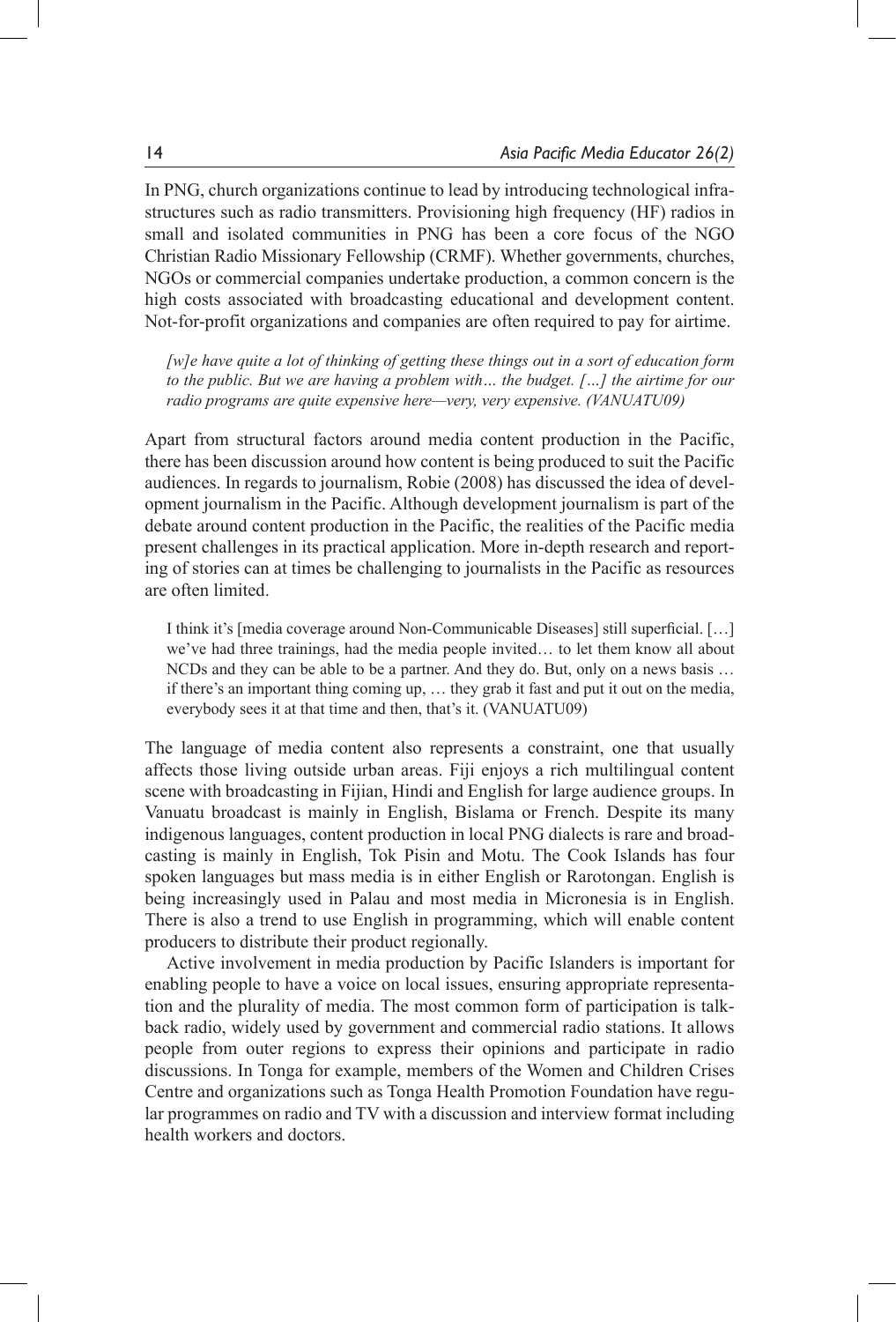With regards to participatory and local content production, FemLINK Pacific, an NGO based in Fiji, focuses upon training women to use mobile suitcase transmitters that transmit up to 100 watts over a 10 km radius to produce and transmit content relevant to women and communities. Participatory production was also commented on in the Solomon Islands:

*We have trained unskilled, uneducated people how to do digital editing and then they have produced their own radio programs according to the themes that have been identified. So it's possible for you to build those capacities if they have those radio stations there and they got the ownership. So it is truly empowerment radio then. (SOLOMON02)*

The University of Goroka, through the Centre for Social and Creative Media, has investigated community-responsive ways of filmmaking in Melanesia and collaborative media production. The process of filmmaking as a space for exploring community relations and practices and challenging stereotypical media representation of PNG communities has been an important dimension of this activity (Thomas, 2011; Thomas, Eggins & Papoutsaki, 2013).

Social media and other grassroots communication and participation have been assisted by the availability of technologies and the Pacific is experiencing an increase in ideas being voiced via online forums, changing the way Pacific Islanders participate in public debates. Social media, especially Facebook, has generated political and social debates such as PNG-based Sharp Talk, and Vanuatu's *Yumi Toktok Stret.* While political blogging, like in the case of postcoup Fiji provides an alternative source of information to mainstream media, Walsh (2010) argues that the anonymous publishing often allows rumours to circulate, making it difficult to establish the reliability of information. Cave (2012), however, argues that although some Fiji-focused blogs have lacked editorial discipline, overall in the Pacific, '[t]he blogosphere has been a key sphere for exposing corruption and unlike traditional media, most of these online media provide forums to discuss and debate these reports' (p. 12).

Increasingly, traditional broadcast media picks up on information provided via citizen journalism, like PNG's *EMTV Online* news service *Mi Ripot* (www.emtiv. com.pg) which not only pays citizen journalists but also provides basic training on how to identify, gather and write stories (Papoutsaki, Cass & Matbob, 2016). While serious concerns are raised about the quality of information and consequences of postings, partnership between broadcasters and citizen journalists as well as increasing participatory production might overcome some of the challenges in the Pacific such as costs of traditional media and government dominance. As the digital environment changes, and while foreign products are increasingly available, citizen journalism might provide a powerful force for increasing content production and public dialogue. Yet, Internet access factors such as cost, signal strength and speed continue to limit such potential in the Pacific.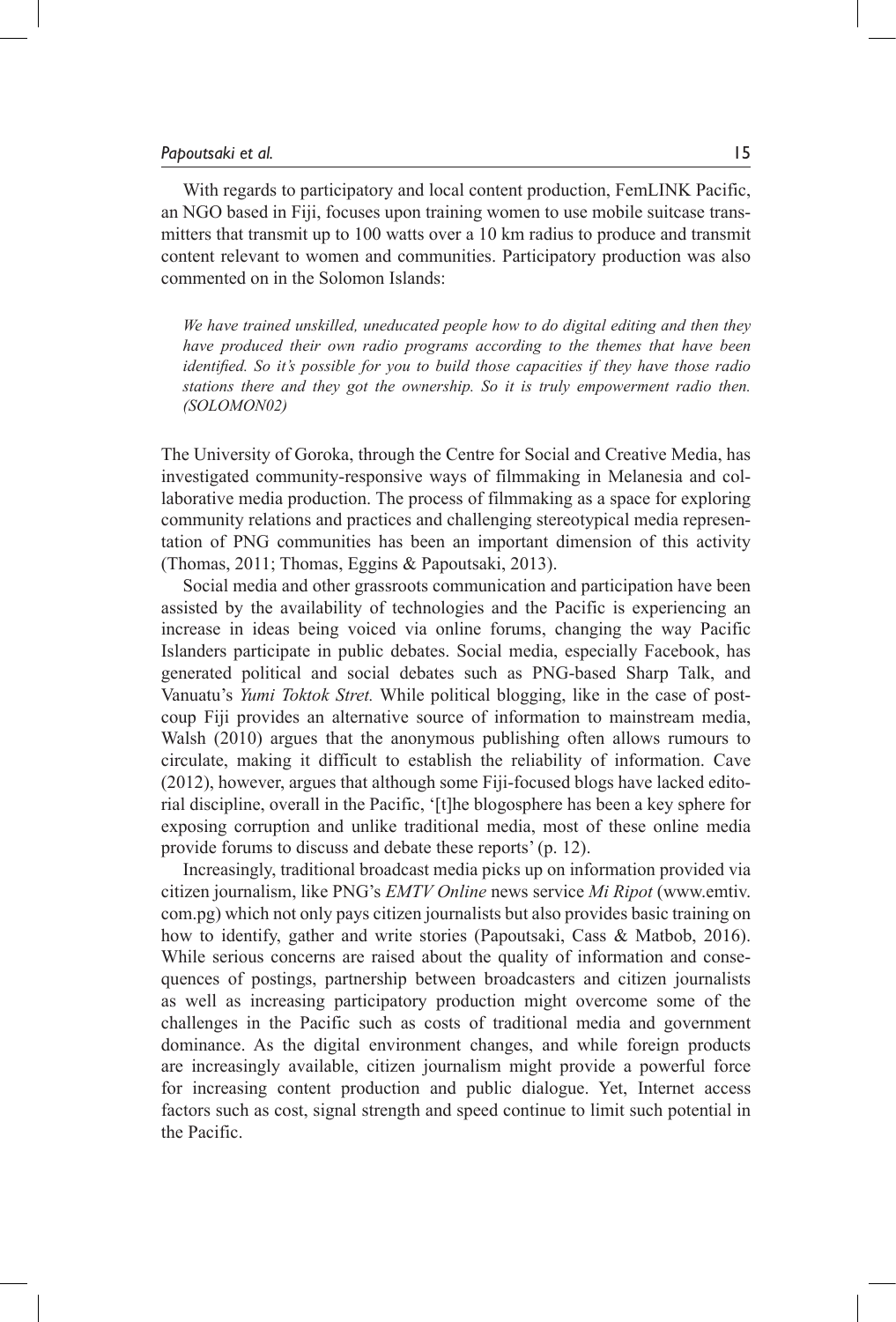## **Conclusions**

As the evidence presented in this baseline study suggest, access to media in the PI region is diversifying and widening, particularly in Melanesia where community members and community media are training to use radio, Internet and mobile. Whilst substantial progress has been made in terms of legislation, other persisting issues like skills in reporting and capacity building continue to impact on the media and journalism practices in the region. There are promising forms of engagement with citizen journalism through the blogosphere and the reach of news to spread through online formats, social media and participatory video. Pacific diasporic populations cannot be left out of these developments as evidence shows an increasing online media engagement. The communication and media landscape of the Pacific must be understood in context and although some generalizations can be made across the region, the 14 countries included in this baseline study require individual attention before an accurate comparison can be made. Understanding media and communications environments also requires consideration of broader political, economic, geographic, demographic and cultural dimensions as well as patterns of migration and diaspora.

## **Notes**

- 1. The PACMAS State of Media and Communication Report 2013 was commissioned as a baseline study to inform PACMAS activities across 14 countries (Cook Islands, Fiji, Federated States of Micronesia, Kiribati, Marshall Islands, Nauru, Niue, Palau, Papua New Guinea, Samoa, Solomon Islands, Tonga, Tuvalu and Vanuatu). Retrieved 22 March 2014, from www.pacmas.org
- 2. Sandra Kailahi, Joys Eggins, Usha Sundar Harris, Martha Ginau, Naomi Strickland, Marion Muliaumaseali'i.
- 3. See http://pacmas.org/blog-post/fiji-media-talk-of-setting-up-a-new-professionalassociation

## **References**

- Cave, D. (2012). Digital islands: How the Pacific's ICT revolution is transforming the region. Retrieved 10 April 2013, from www.lowyinstitute.org/publications/digitalislands-how-pacifics-ict-revolution-transforming-region
- Digicel Asia Pacific. (n.d.). Our Locations. Retrieved 7 October 2015, from http://www. digicelpacific.com/en/about/our-locations
- Duffield, L., Watson, A., & Hayes, M. (2008). Media and communication capacities in the Pacific region. *ejournalist*, *8*(1), 20–34.
- Foster, R., & Horst, H. (Eds). (n.d.). *The moral economy of mobile phones in the Pacific*. Canberra: ANU ePress.
- GSMA. (2015). The mobile economy: Pacific Islands 2015. Retrieved 4 July 2016, from www.gsmamobileeconomy.com
- Harris, U.S. (2007). Community informatics and the power of participation. *Pacific Journalism Review*, *13*(2), 29–45.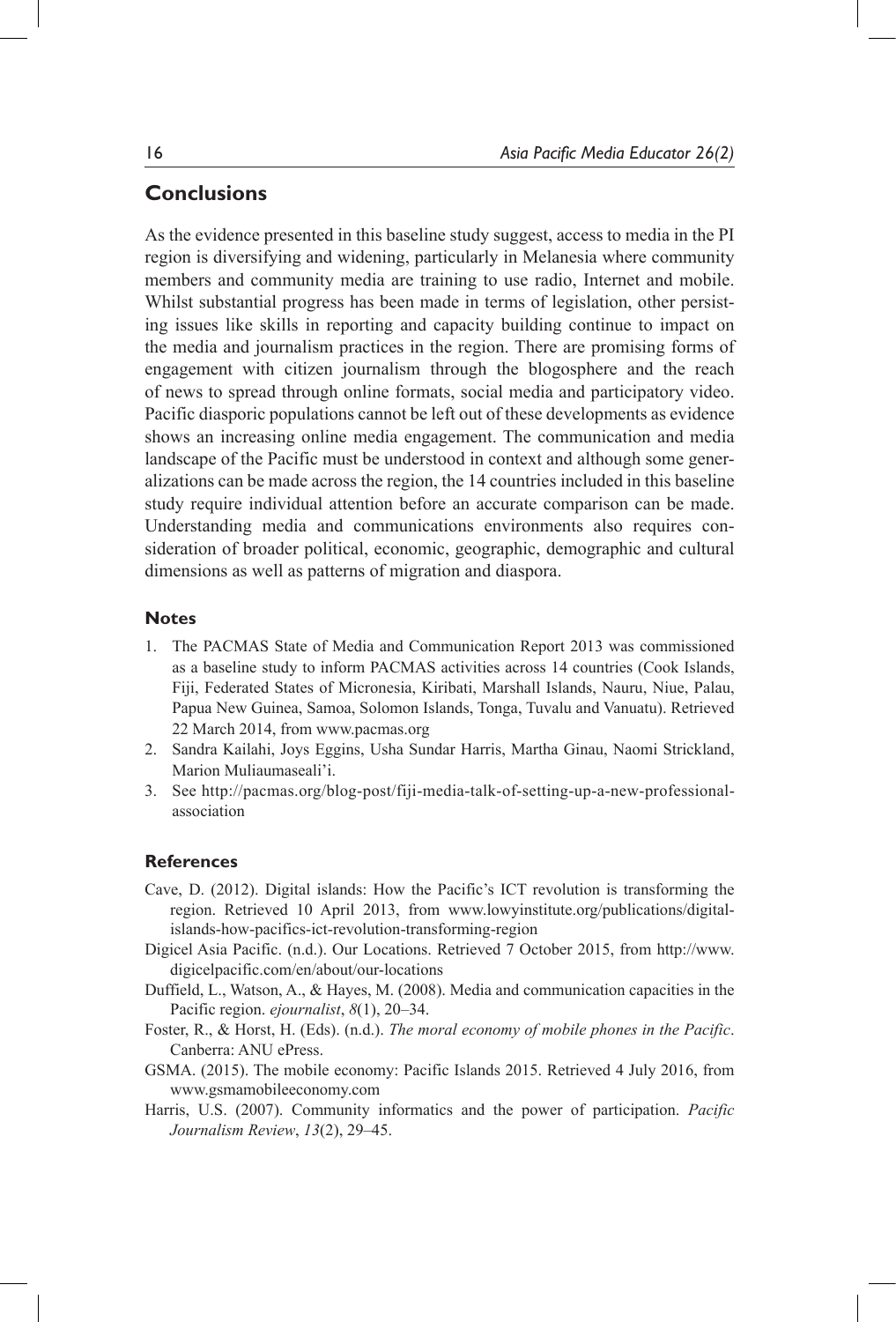———. (2013). Local media production and its potential for dialogue and social cohesion in a post conflict society: An ethnographic case study with multi-racial women in Fiji.

In Kiran Prasad (Ed.), *New Media and Development,* pp. 253–278. New Delhi: BRPC. Horst, Heather A. (2013). The infrastructures of mobile media: Towards a future research agenda. *Mobile Media and Communication*, *1*(1), 147–152

Intermedia Europe. (2012, June). *Citizens access to information in Papua New Guinea: Citizen survey.* Melbourne. Retrieved 18 June 2013, from http://www.abcinternationaldevelopment.net.au/wp-content/uploads/2012/09/ABC-PNG-Report.pdf

———. (2013, February). *Citizens access to information in Vanuatu: Citizen survey.* Melbourne. Retrieved on 18 June 2013, from www.abcinternationaldevelopment.net. au/activities/citizen-access-information-vanuatu-study

- Freedom House. (2013a). Freedom in the world. Retrieved 20 July 2013, from http://www. freedomhouse.org/report/freedom-world/freedom-world-2013
- ———. (2013b). Freedom in the press. Retrieved 20 July 2013, from http://www.freedom house.org/report/freedom-press/freedom-press-2013
- Lennie, J., & Tacchi, J. (2013). *Evaluating communication for development: A framework for social change*. Oxford: Earthscan, Routledge.
- Noske-Turner, J., Tacchi, J., Horst, H., & Papoutsaki, E. (2014). Locating disaster communication in changing communicative ecologies across the Pacific. *Australian Journal of Telecommunications and the Digital Economy*, *2*(4), [66.1]–[66.16]. Retrieved 12 May 2015, from http://doi.org/10.7790/ajtde.v2n4.66
- Papoutsaki, E., Cass, P., & Matbob, P. (2016, July 27–31). *Old and new media in the Pacific Islands: Synergies, challenges and potential*. Presented at the IAMCR 2016 Conference, Leicester.
- Papoutsaki, E. McManus, M., & Matbob, P. (Eds). (2011). *Communication, culture and society in PNG: You tok tok long housat?* Auckland and Madang: Pacific Media Centre and DWU Press.
- Papoutsaki, E., & Harris, U. (Eds). (2008). *Pacific Islands communication issues: Local issues, regional perspectives*. Singapore, Suva and Auckland: AMIC, USP and PMC-AUT.
- Perrottet, A., & Robie, D. (2011). Pacific media freedom 2011: A status report. *Pacific Journalism Review*, *17*(2), 148–186.
- Pacific Media and Communications Facility (PMCF). (2005). *Informing citizens: Opportunities for media and communications in the Pacific*. Canberra: PMCF/ AusAID. Retrieved 28 May 2012, from www.humanrightsinitiative.org/programs/ai/ rti/articles/informing\_citizens\_report.pdf
- Prasad, B., & Singh, S. (2008). *Media and development: Issues and challenges in the Pacific Islands*. Auckland: AUT-Pacific Media Center.
- Robie, D. (2008). Frontline reporting, ethos and perception: Media challenges in the South Pacific. *Asia Pacific Viewpoint*, *49*(2), 213–227.
- Robie, D. (2013). Coups, conflicts and human rights: Pacific media paradigms and challenges. *Asia Pacific Media Educator*, *22*(2), 217–229.
- Tacchi, J., Horst, H., Papoutsaki, E., Thomas, V., & Eggins, J. (2013). *PACMAS State of Media and Communication Report 2013*. Melbourne: PACMAS/ABC International Development. Retrieved 5 January 2015, from http://www.pacmas.org/profile/pacmasstate-of-media-and-communication-report-2013/
- Thomas, V., Eggins, J., & Papoutsaki, E. (2013). Komuniti tok piksa: Communities making films for HIV awareness in PMG. *Contemporary PNG Studies: DWU Research Journal*, 19(November), 124–134.